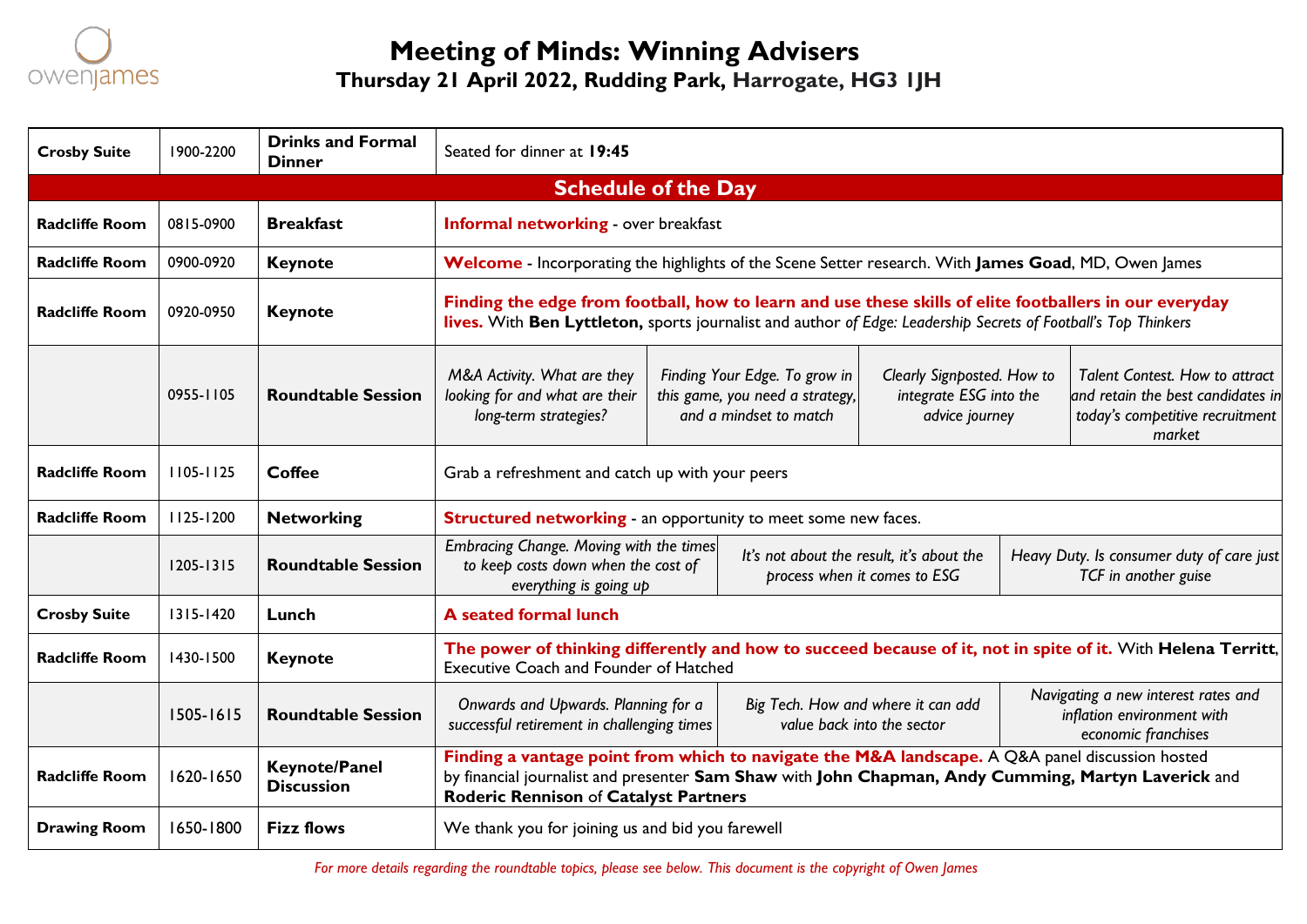



# **A MEETING OF MINDS: WINNING ADVISORS**

# **ROUNDTABLE THEMES**

Thursday 21 April 2022 at Rudding Park, Harrogate

# **Contents**

| $\mathbf{L}$    | THE LONG AND SHORT OF IT: NAVIGATING A NEW INTEREST RATES AND            |  |
|-----------------|--------------------------------------------------------------------------|--|
|                 |                                                                          |  |
| $2^{\circ}$     | ONWARDS AND UPWARDS. PLANNING FOR A SUCCESSFUL RETIREMENT IN             |  |
| 3.              | THE LONG GAME? IT'S NOT ABOUT THE RESULT, IT'S ABOUT THE PROCESS WHEN IT |  |
| 4 <sub>1</sub>  | CLEARLY SIGNPOSTED. HOW TO INTEGRATE ESG INTO THE ADVICE JOURNEY2        |  |
|                 |                                                                          |  |
| 5.              | HEAVY DUTY. IS CONSUMER DUTY OF CARE JUST TREATING CUSTOMERS FAIRLY      |  |
|                 |                                                                          |  |
| 6.              | MERGER AND ACQUISITION (M&A) ACTIVITY: WHAT ARE THEY LOOKING FOR AND     |  |
| 7 <sup>1</sup>  | FINDING YOUR EDGE: TO GROW IN THIS GAME YOU NEED A STRATEGY - AND A      |  |
| 8.              | TALENT CONTEST. HOW TO ATTRACT AND RETAIN THE BEST CANDIDATES IN         |  |
| $\blacksquare$  |                                                                          |  |
| 9.              | BIG TECH. HOW AND WHERE CAN IT ADD VALUE BACK INTO THE SECTOR  4         |  |
| 10 <sup>1</sup> | <b>EMBRACING CHANGE: MOVING WITH THE TIMES TO KEEP COSTS DOWN WHEN</b>   |  |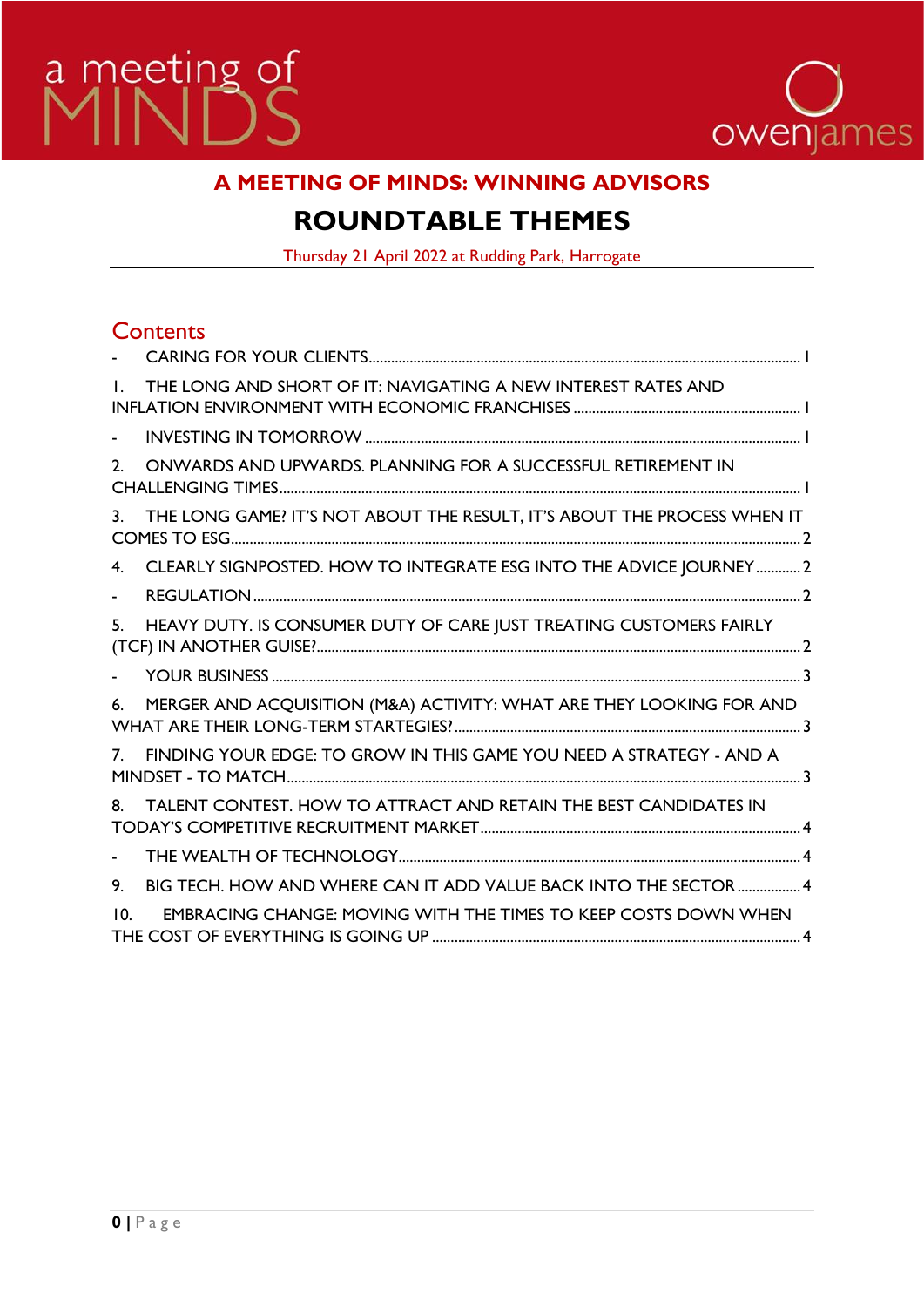# <span id="page-2-0"></span>**ROUNDTABLE THEMES TABLED FOR DISCUSSION:**

# - **CARING FOR YOUR CLIENTS**

### <span id="page-2-1"></span>**1. THE LONG AND SHORT OF IT: NAVIGATING A NEW INTEREST RATES AND INFLATION ENVIRONMENT WITH ECONOMIC FRANCHISES**

- $\circ$  Expected interest rates increases and surging inflation present investors with a challenge not seen over the last 30 years
- o As input costs rise and pressure on consumers increase, investing in companies we define as Economic Franchises, are naturally price setters rather than price takers and therefore can pass through inflationary pressures, offer higher degree of earnings forecastability and a more stable pattern of returns
- o Global inflation is rising significantly. This puts significant pressure on input costs and which some companies, described as "price takers", are unable to pass the costs onto customers
- o But companies we define as Economic Franchises, are naturally price setters rather than price takers
- $\circ$  They can therefore 'pass through' inflationary pressures, offer a higher degree of earnings forecastability, as well as a more stable pattern of returns
- $\circ$  How can you adopt an uncompromising valuation discipline to avoid the risk of overpaying for high quality assets?

*Expert: Bertrand Cliquet, Lazard*

## <span id="page-2-2"></span>- **INVESTING IN TOMORROW**

# <span id="page-2-3"></span>**2. ONWARDS AND UPWARDS. PLANNING FOR A SUCCESSFUL RETIREMENT IN CHALLENGING TIMES**

- o What does retirement success look like and how do we measure it?
- $\circ$  Helping clients convert their retirement savings into income is arguably one of the hardest jobs for a financial adviser - if too cautious, the portfolio may not deliver enough return to support the income needed. If too aggressive, we create huge uncertainty of the eventual outcome
- o Faced with the uncertainty of both future investment returns and longevity, building a retirement portfolio that delivers against client objectives is an enormous challenge
- o How do we balance risk and reward in retirement and how do client income requirements affect this?
- o How are advisers investing for retirement income and what are the pros and cons of each approach?
- o Should we be using different investment solutions in decumulation from those we use in accumulation?
- $\circ$  What are the commercial challenges and regulatory risks advisers face in managing decumulation?

*Expert: David Lane, LGT Wealth Management*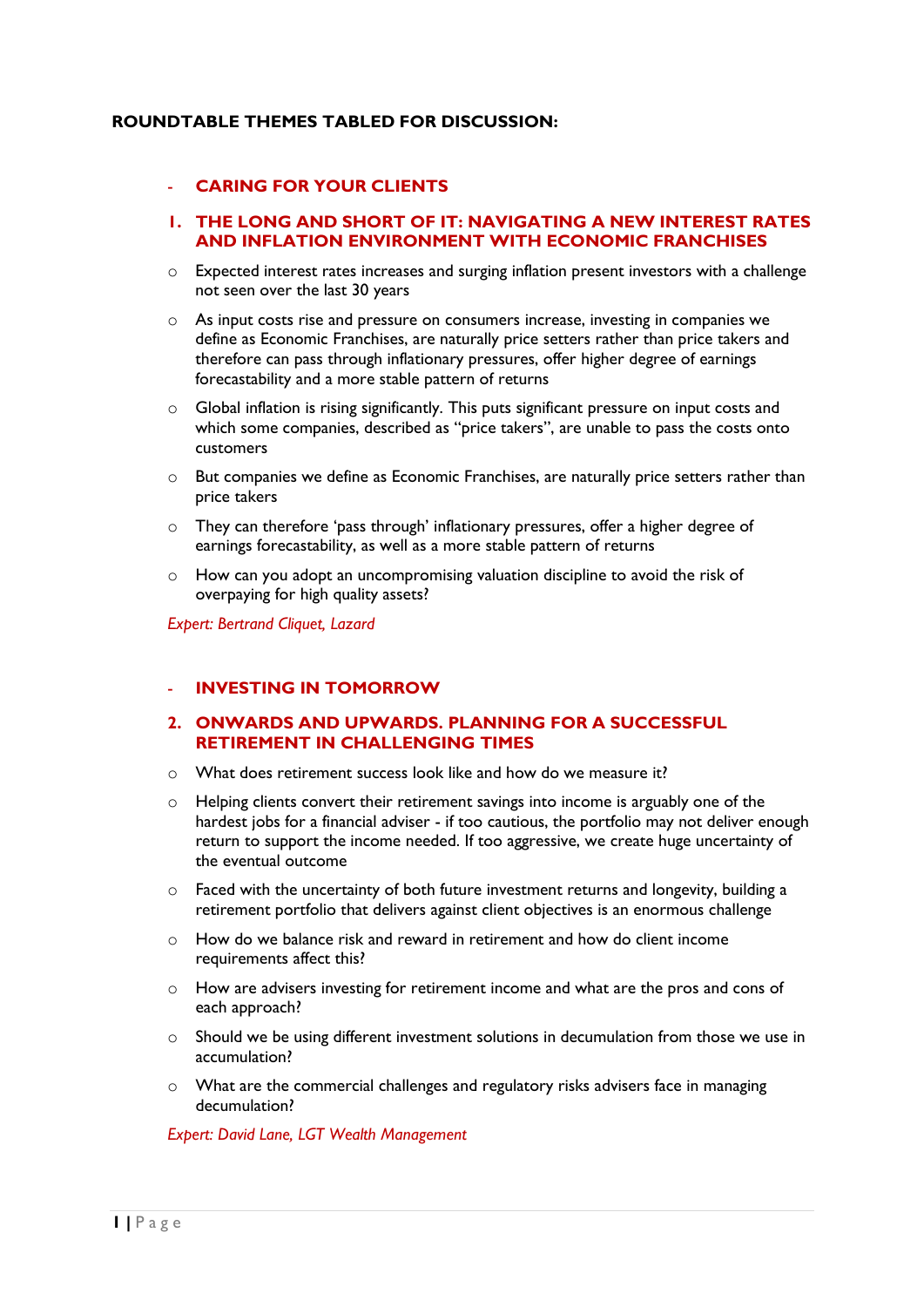# <span id="page-3-0"></span>**3. THE LONG GAME? IT'S NOT ABOUT THE RESULT, IT'S ABOUT THE PROCESS WHEN IT COMES TO ESG**

- $\circ$  The long-term growth story on the road to net zero and the breadth of investment opportunities within this space
- o How is this developing now world economies are making pledges to achieve net zero and working towards a better future?
- o The potential to be harnessed across the whole supply chain
- o How to support and benefit from the transition
- o Busting the myths around maximising returns and meeting impact at the same time and how you can do both
- o How screening funds based on crude metrics on MSCI can mean clients miss the point and invest in exclusionary funds rather than the inclusion funds which are making a positive difference
- $\circ$  Regulation and the need to ramp up clarity on definitions and what the expectations will be

*Expert: Jennifer Moynihan, Ninety One*

# **4. CLEARLY SIGNPOSTED. HOW TO INTEGRATE ESG INTO THE ADVICE JOURNEY**

- o Recent research states that over 75% of investors are interested in sustainable investments
- o And with regulators increasingly focussed on this area, it's never been more important to consider responsible investment in your advice process
- $\circ$  Understanding your clients' preferences for sustainable and responsible investment involves asking the right questions
- o And there are a number of key things you should consider when matching your client to the right investment
- o Managing the risk of greenwashing is essential, and you can provide valuable insights to clients beyond investment returns

*Expert: Andy Miller, Quilter*

# <span id="page-3-1"></span>- **REGULATION**

# <span id="page-3-2"></span>**5. HEAVY DUTY. IS CONSUMER DUTY OF CARE JUST TREATING CUSTOMERS FAIRLY (TCF) IN ANOTHER GUISE?**

- o The Consumer Principle will provide the FCA with a greater ability to hold firms to account, so how to prepare for this extra burden?
- o Not all vulnerabilities are visible how do you define it in order to show you comply?
- o Firms will need to consider training for staff on the new standards and rigorous selfassessment processes to determine compliance and appropriate responses to shortfalls
- o How will new provisions work alongside existing provisions, which risk firms being burdened unnecessarily without realising the proposed benefits of clarity for the market and better consumer outcomes?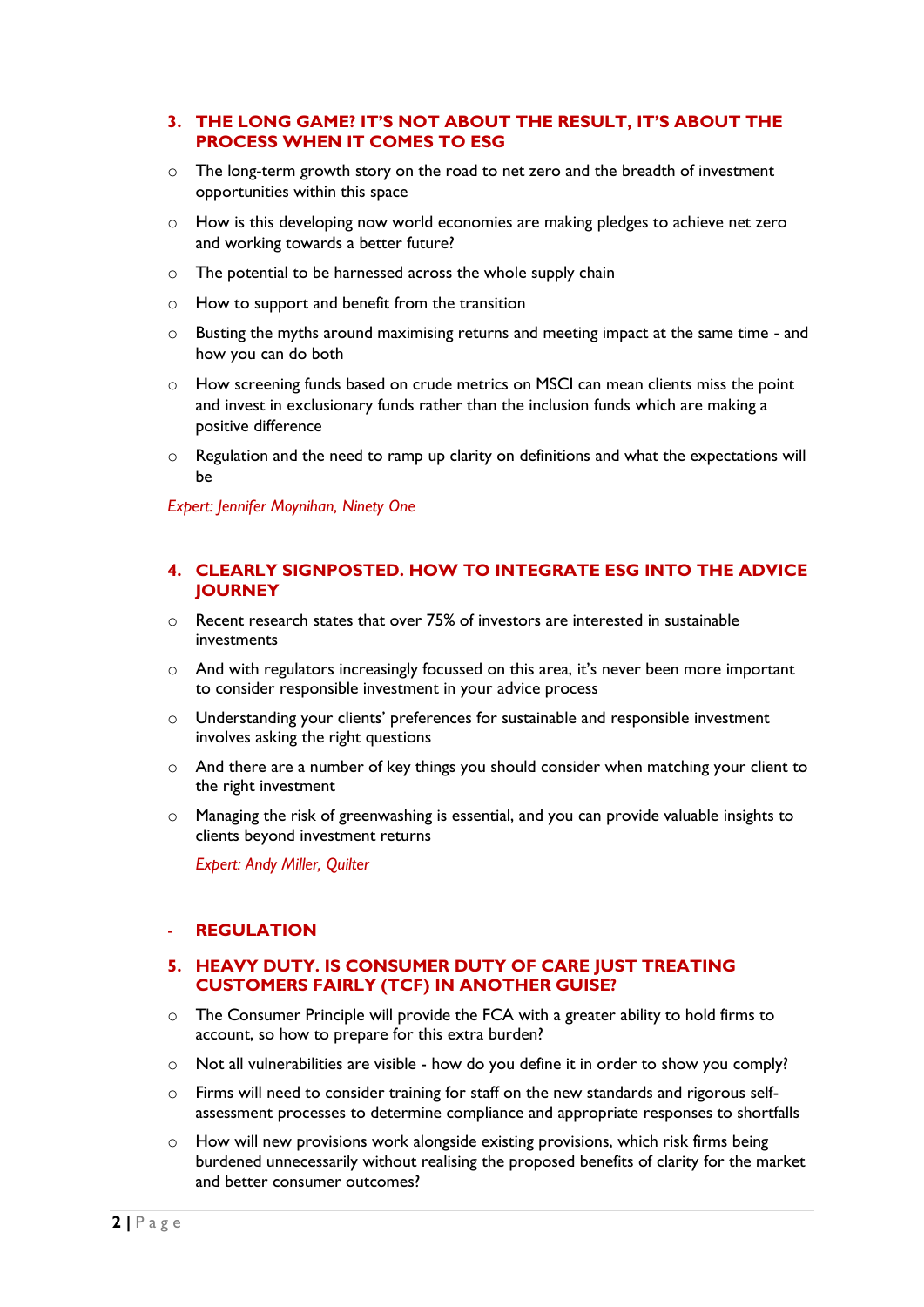- o What is the significance for firms and their senior managers?
- $\circ$  The FCA states that for many firms, the proposed changes will "require a significant shift in culture and behaviour, where they consistently focus on consumer outcomes, and put customers in a position where they can act and make decisions in their interests"
- o Meanwhile firms will need to review their products and services from the perspective of consumers
- $\circ$  Questions remain over whether the proposals are as significant as the FCA suggests...

*Expert: Chris Jones, Dynamic Planner*

# <span id="page-4-0"></span>- **YOUR BUSINESS**

## <span id="page-4-1"></span>**6. MERGER AND ACQUISITION (M&A) ACTIVITY: WHAT ARE THEY LOOKING FOR AND WHAT ARE THEIR LONG-TERM STARTEGIES?**

- $\circ$  M&A is rife with activity, a wave of private equity money in the market makes it hard for advisers to know what constitutes a good deal, and it isn't always the highest price
- o How do advisers assess the various options, after all, you've built a business you are proud of, and it will be your retirement plan
- o What's driving all this in the first place, and do you really need to sell, especially to someone you don't really know?
- o What should you look for in a potential acquirer, and how do you go about finding the right one when there are so many out there?
- o The firms going down the consolidator model what happens when they actually start to integrate and consolidate processes and what does the charging and payout structure look like?
- o Consolidators make the headlines but nobody talks about what happens three years later…
- o And ultimately, if you meet one of your clients or members of staff in the supermarket will they still shake your hand?

*Expert: Lucy Grier, Benchmark Capital*

# <span id="page-4-2"></span>**7. FINDING YOUR EDGE: TO GROW IN THIS GAME YOU NEED A STRATEGY - AND A MINDSET - TO MATCH**

- $\circ$  Winning new business from client referrals might be sustainable, but happy clients are no longer enough, if you want to remain top flight
- $\circ$  Coming up with a plan in order to innovate, find a USP and differentiate is now essential
- o Addressing how you are resourced, removing manual, administrative tasks and streamlining processes will all ensure greater efficiency
- $\circ$  When it comes to building greater value in the business if 80% of income comes from 20% of the clients, should you ditch the 80% who are not profitable?
- o And how much time should be set aside for updating records in accordance with regulatory requirements, plus networking, training and nurturing new clients?

*Expert: Barry Neilson, Novia Financial*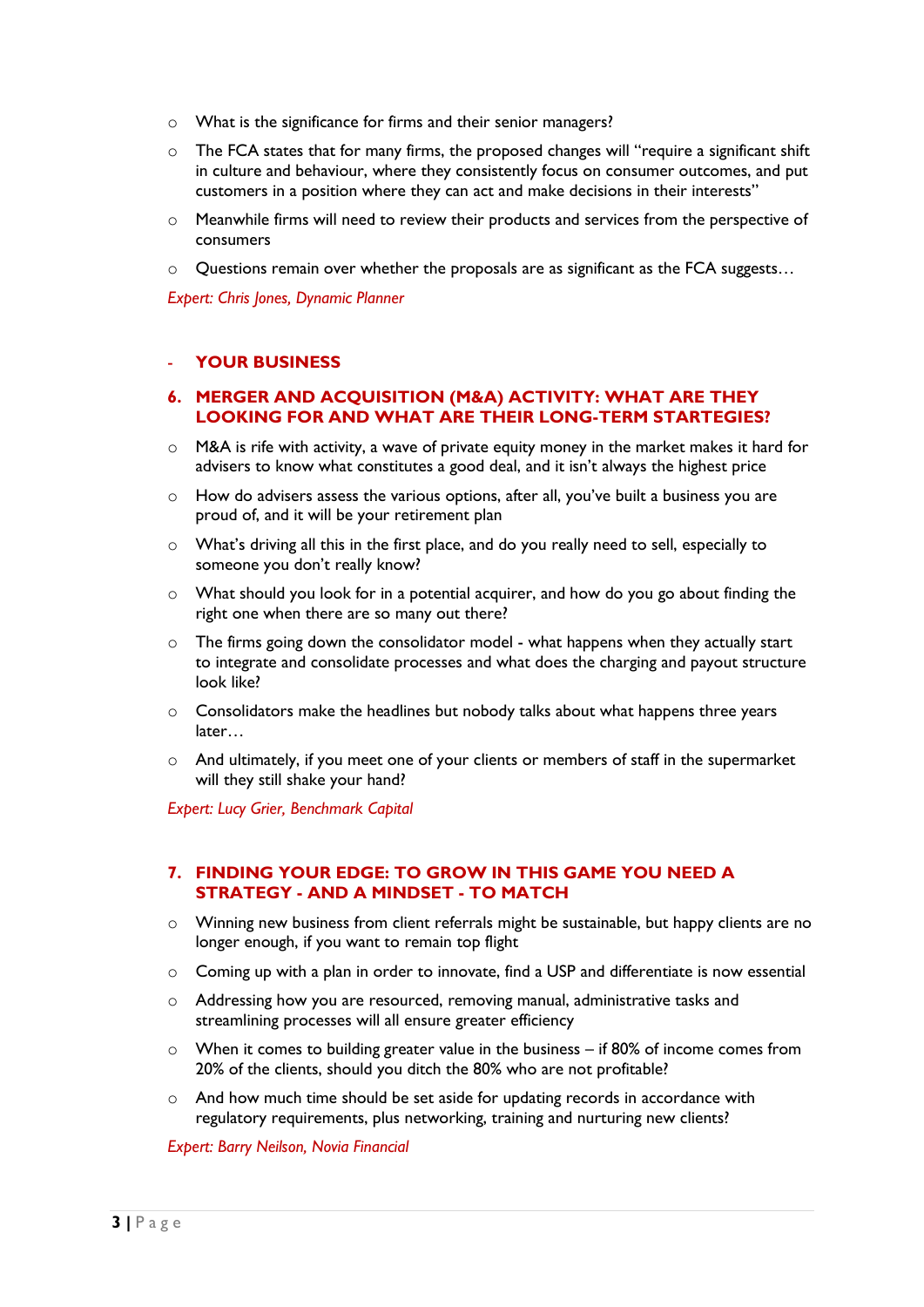# <span id="page-5-0"></span>**8. TALENT CONTEST. HOW TO ATTRACT AND RETAIN THE BEST CANDIDATES IN TODAY'S COMPETITIVE RECRUITMENT MARKET**

- $\circ$  Promoting a modern environment will attract the best talent, but also retain them for longer
- o What makes you stand out from the crowd? Highlight the benefits of being part of your firm
- $\circ$  The costs of wasted salary, training, recruiting, loss of productivity and staff turnover on bad hires
- $\circ$  How long you should be prepared to spend on finding the right people and then onboarding
- $\circ$  The costs of FCA fees, training and other costs such as software licences, office space and equipment

*Expert: Helena Territt, Executive Coach, HR and Leadership Consultant*

#### <span id="page-5-1"></span>- **THE WEALTH OF TECHNOLOGY**

# <span id="page-5-2"></span>**9. BIG TECH. HOW AND WHERE CAN IT ADD VALUE BACK INTO THE SECTOR**

- $\circ$  The industry needs to get onboard now, but so many bespoke models and markets to operate in makes it difficult to embrace tech that's designed for the masses, not the niche
- $\circ$  How can you compromise in order to leverage the tech while still needing to differentiate?
- o Is it possible to drive success with client-facing technology on one side, and back-office efficiency and automation/AI on the other?
- o What about integration when the back-office provider wants to get access to the client and data, but doesn't have the functionality to pass it onto the platform?
- $\circ$  Is having one system which does everything possible? Why should each give their IP away?
- $\circ$  The journey of travel is with platforms but when can we rely on a slick and efficient process coming along?

*Expert: Andrew Back, Multrees*

# <span id="page-5-3"></span>**10. EMBRACING CHANGE: MOVING WITH THE TIMES TO KEEP COSTS DOWN WHEN THE COST OF EVERYTHING IS GOING UP**

- o When there is more pressure on prices, you need to be more efficient, charge less, be more profitable, and prove you are offering a service
- $\circ$  In this industry the money is earned from servicing clients only this model needs to change with new ways to service more people, in order to give limited advice
- $\circ$  How will you be able to listen, and respond, to so many new and different voices which would be coming at you?
- o Advisors need to educate, as well as simplify what you mean many think the language of the industry is out of date - regulators want clients to understand what you are sending them
- $\circ$  The pandemic catapulted us to a cheaper, virtual client world. Is it time to now put the